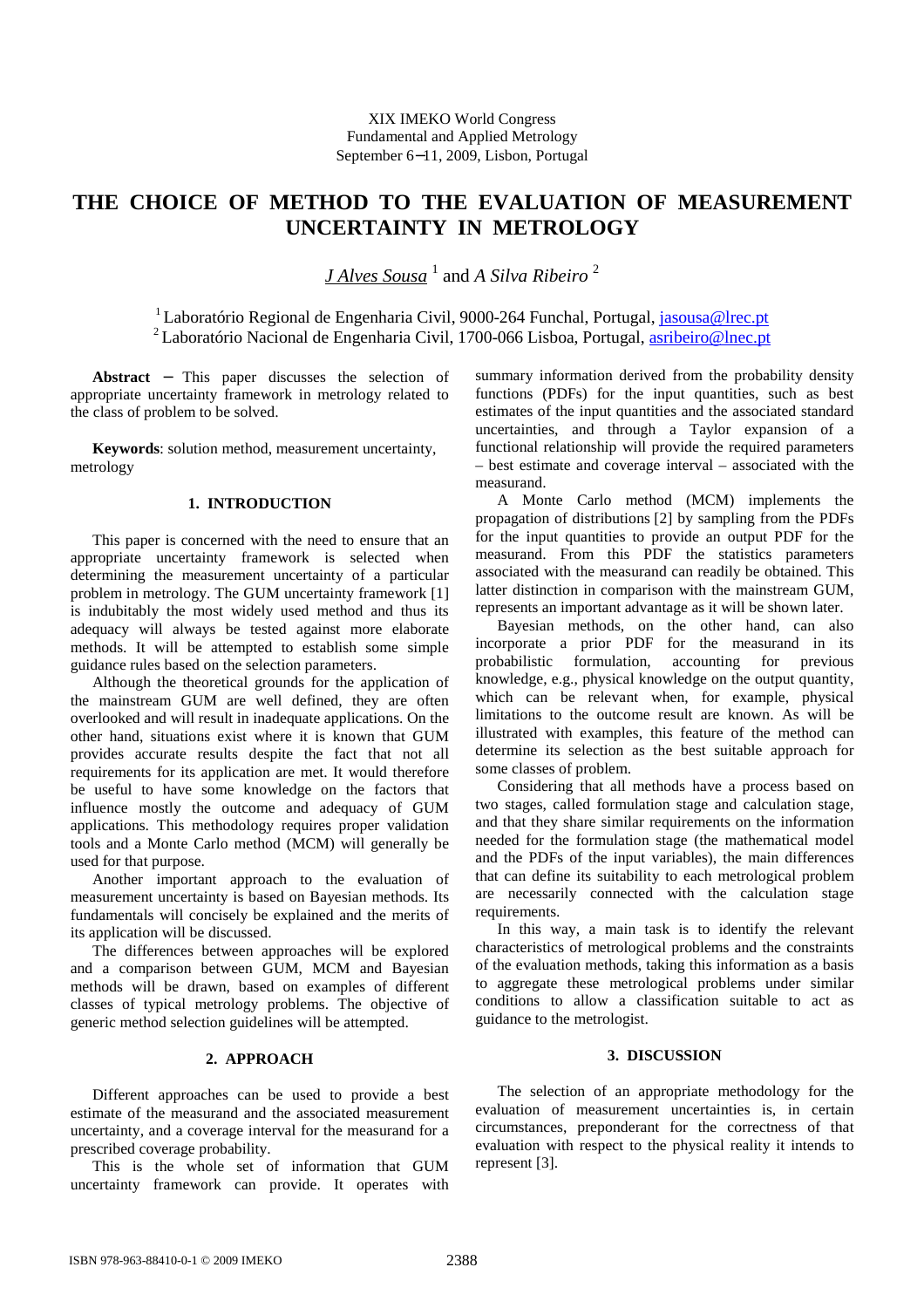The mathematical models used as the support of that representation may differ in the number of variables and its combinations, some of which are particularly common in metrology, such as ratio, power and exponential expressions, by themselves or in some sort of combination. They will all predictably introduce some degree of non linearity or asymmetry in the output quantity whose influence needs to be studied.

However, the particular mathematical model will not define alone the best suited approach to its evaluation. Rather, the order of magnitude between uncertainties and the PDF associated with each of those input quantities will also have a very important role to play.

Generically, it can be stated that the analytical approach is appropriate to validate other methods, and should be applied whenever possible. Its main shortcoming lies in the scope of its applicability which is limited, in practice, to simple models. Therefore, its application in real life experiments is almost never considered.

The GUM uncertainty framework, on the other hand, is particularly suited to differentiable linear models, or with mild non linearity, symmetric input PDFs, and Central Limit Theorem conditions, or the level of approximation provided will be difficult to estimate.

Finally, the methods based on numerical simulations have a broader application, even to strongly non linear models, provide more information due to access to the outcome PDF and can converge rapidly to near exact solutions.

#### *3.1 Ratios*

As a first example we can look into a fairly simple problem of determining the measurement uncertainty associated with the estimate of a volumetric flow rate, where the measurand  $Q_{v}$  is given by

$$
Q_{\nu} = \frac{a * b * h}{\Delta t} \tag{1}
$$

Variables *a* and *b* are the width and length of the weighing tank, respectively, with assigned rectangular PDFs, and *h* is the liquid height in the weighing tank, having a Gaussian PDF. Lets assume that *a* and *b* have both the same limits  $[0,3495 - 0,3505]$  m, whereas *h* has a mean value of 0,08 m and an associated standard deviation of the mean of 0,0023 m. The time interval taken to fill the weighing tank is represented by ∆*t* and this variable can be crucial to the shape of the output PDF and thus to the validity of the GUM approach.

If one considers first that <sup>∆</sup>*t* is well represented by a Gaussian PDF with mean = 6,0 s and  $\sigma$  = 0,6 s the resulting output has a Gaussian shape as expected and the validity of the GUM is apparently unquestionable (see Figure 1). The validity holds for better (lower) values of uncertainty (standard deviation). However, as  $\sigma$  increases, the output PDF will collapse into a very narrow strip around zero, as Figures 2 and 3 illustrate for values of  $\sigma = 1.05$  and  $\sigma$  = 1.15, and the assumption of Gaussian shape for the output PDF will not hold. The coverage interval may be overestimated when applying GUM in these conditions.



Figure 1 – Output PDF for input ∆*t* with Gaussian PDF.



Figure 2 – Output PDF for input ∆*t* with Gaussian PDF.



Figure 3 – Output PDF for input ∆*t* with Gaussian PDF.

Changing the shape and magnitude of this variable, e.g., considering that a rectangular PDF is instead assigned to it, will produce a much greater effect. In fact, for the same relative values of uncertainty, that is, with limits set by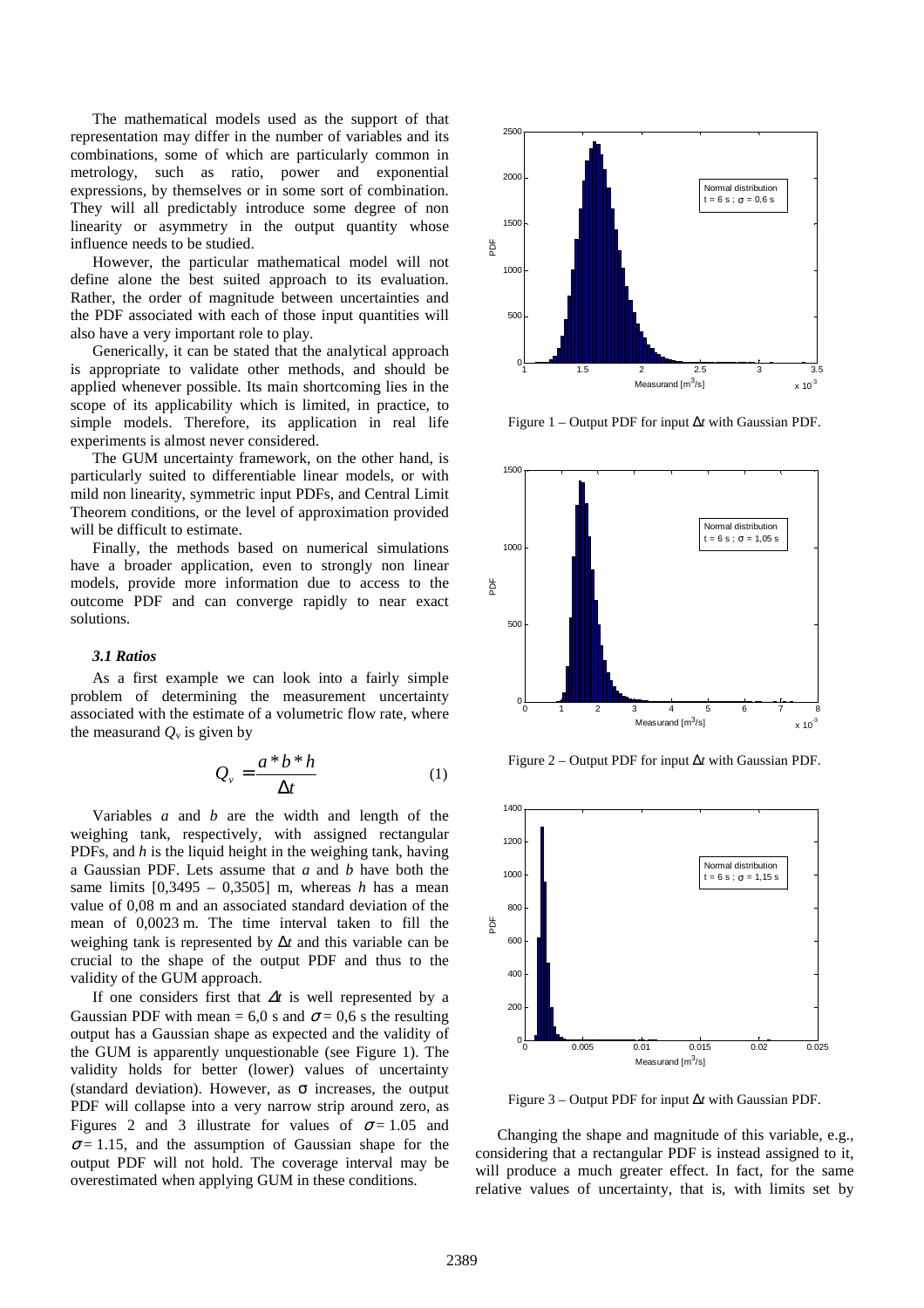$[5,4 - 6,6]$  s and  $[4,85 - 7,15]$  s, the resulting output PDF departs considerably from a Gaussian distribution as Figures 4 and 5 show, and the uncertainty evaluation associated with the corresponding volumetric flow rate, using GUM or a MCM (Figure 2) approach are likely to produce rather different results. A further increase in the uncertainty associated with t, up to 50 % of its mean value, say, will lead to an exponential shape of the output PDF (Figure 6).



Figure 4 – Output PDF for input *t* with uniform PDF.



Figure 5 – Output PDF for input *t* with uniform PDF.

The uncomplicated nature of this example should not be a reason for a lesser impact. On the contrary, it is its broad range of applications, in areas such as chemical, volume and thermometry, that makes it a good example of how in a simple problem, things can easily go wrong.

In this particular problem, the factors that seem to influence mostly the output PDF are the input PDF of the variable on the denominator and the relative value of its measurement uncertainty. For relative values of uncertainty, in the referred variable, smaller or equal to 5 %, even having a uniform PDF will not produce an output PDF much different than the assumed Gaussian PDF.



Figure 6 – Output PDF for input *t* with uniform PDF.

In this context, and bearing in mind this example, one is confronted with the fact that a number of variables can influence the uncertainty evaluation, so that ideally criteria to support the decision of method selection should be established.

#### *3.2 Close to the physical limit*

To illustrate the concept behind the section title, an example concerning the determination of an analyte concentration in chemical metrology is used. It will be the basis for a discussion concerning the various approaches available to deal with such constraints [4].

The problem is that it might not be possible, when using a conventional method for solving such a problem, to guarantee feasibility of the solution. For instance, an application of the GUM uncertainty framework [1] might provide 0.30 % as an estimate of a concentration and 0.25 % as the associated standard uncertainty. If the quantity concerned were characterized by a Gaussian distribution, the expanded uncertainty corresponding to a 95 % coverage probability would be  $2 \times 0.25\% = 0.50\%$ , and hence a 95 % coverage interval for the concentration would be  $(0.30 \pm 0.50)$ %. Since the part of this interval that is below 0 % is infeasible, it is difficult to interpret this result in a meaningful way for an application. A correctly computed coverage interval would have no negative values and thus a lower limit equal or greater than 0 %.

This prior knowledge of the feasible interval for the output quantity can prove valuable in many instances. Bayes' theorem takes the form

$$
g(\eta \mid x) = K l(x \mid \eta) g(\eta) \tag{2}
$$

where  $g(\eta)$  is a prior PDF for *Y*,  $l(x|\eta)$  is the likelihood function for the data *x*,  $g(\eta | x)$  is the posterior PDF for *Y*, and *K* constitutes a normalization factor. In words, the degree of belief for a given value  $\eta$  of the measurand *Y*, expressed as the posterior PDF for *Y* given data *x*, is proportional to (a) the likelihood that  $\eta$  will produce the observed data *x*, and (b) the degree of belief attributed to  $\eta$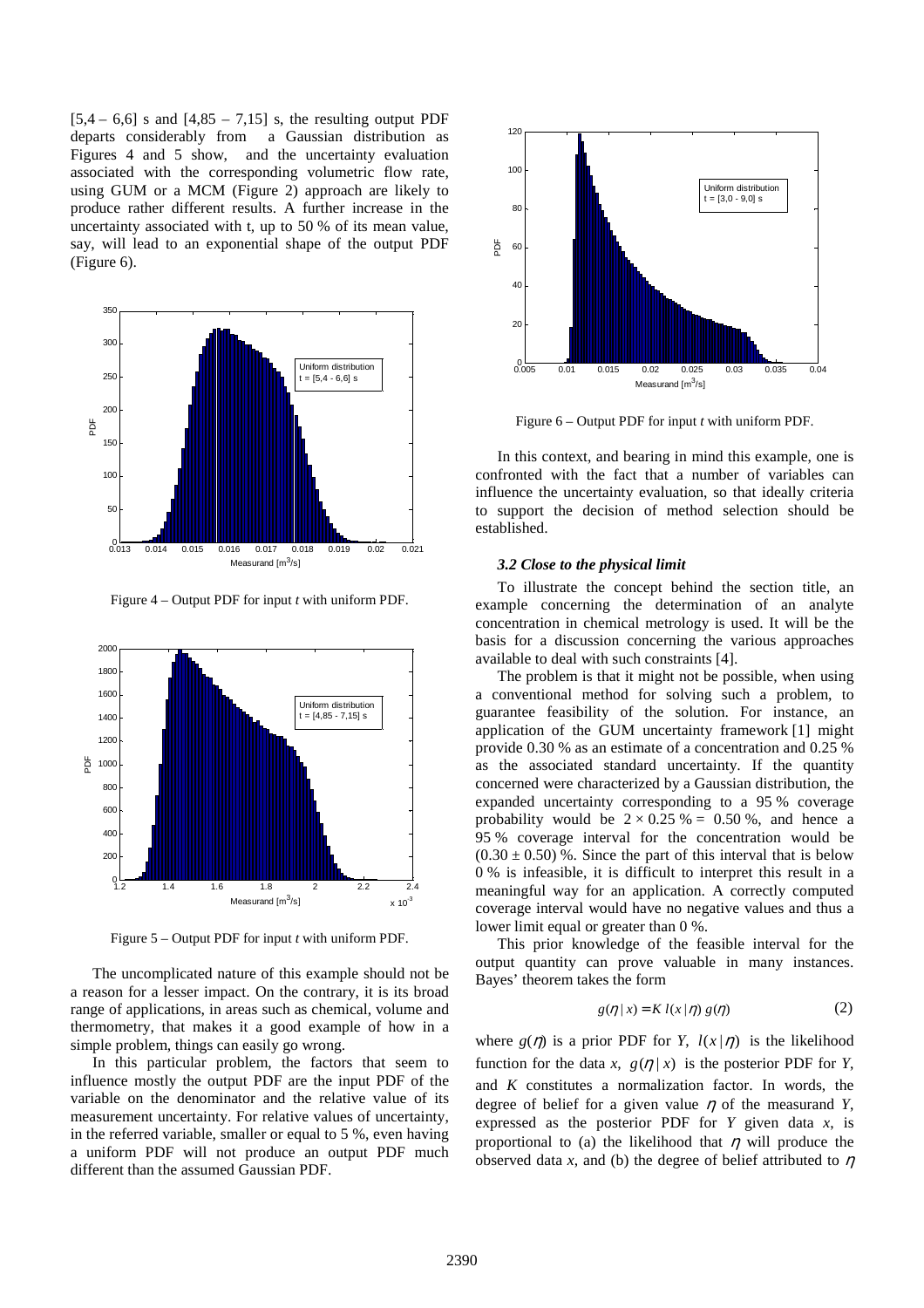before the observation, the so-called prior PDF for *Y*, expressed as  $g(\eta)$ .

The posterior PDF may be used to provide summary information about the measurand *Y*, such as its expectation (mean) E(*Y*) and variance V(*Y*), defined by

$$
E(Y) = \int \eta g(\eta | x) d\eta
$$
,  $V(Y) = E(Y - E(Y))^2$ , (6)

The prior distribution represents the information about the values  $\eta$  available before the measurement *x* was taken, while the posterior represents an aggregation of the prior information and that supplied by the data. In "data-rich" experiments, the information supplied by the data is much more comprehensive than the prior information, so that the posterior is essentially proportional to the likelihood. In other circumstances, the prior distribution can contain information that the data cannot supply.

Figure 7 shows, for the case  $x = 0.1$  and  $u(x) = 0.2$ , the solution PDFs provided by a Bayesian treatment and an application of MCM as a numerical implementation of the propagation of distributions. The height of the left-most bin is in fact greater than 20 rather than as shown. For purposes of illustration, the chosen scale was used.



Figure 7 – Solution PDFs obtained from a Bayesian treatment (continuous curve) and a Monte Carlo method (scaled frequency distribution) corresponding to an estimate  $x = 0.1$  and associated standard uncertainty  $u(x) = 0.2$ .

Finally, Figure 8 shows, and compares, for the case  $x = 0.1$  and  $u(x) = 0.1$ , the results obtained from three of the approaches considered. The solution PDF provided by the GUM uncertainty framework is shown as the Gaussian distribution (thin continuous curve), that provided by the Bayesian treatment as the thicker curve, and that provided by the Monte Carlo method as a scaled frequency distribution. For each distribution the endpoints of the (shortest) 95 % coverage interval are shown, as broken, dotted and continuous vertical lines, respectively.

Both the Bayesian approach to the problem and the use of a Monte Carlo method deliver solution PDFs that are feasible. Furthermore, unlike the GUM uncertainty framework, neither the Bayesian approach nor the Monte Carlo method make an assumption about *x* or  $u(x)$ , e.g., that *x* is itself feasible.



Figure 8 – Comparison of solution PDFs provided by the GUM uncertainty framework (thin continuous curve), Bayesian approach (thick continuous curve) and a Monte Carlo method (scaled frequency distribution), for the case  $x = 0.1$  and  $u(x) = 0.1$ . The (shortest) 95 % coverage intervals are also shown as broken and continuous vertical lines, respectively.

The Bayesian approach and the Monte Carlo method treat the physical knowledge about the problem differently. In the Bayesian approach the knowledge is treated *probabilistically*. The prior PDF for real analyte concentration *Y* encapsulates the knowledge about *Y* independently of any measurement, and through the likelihood function a negative value of measured concentration may arise for a positive value of real analyte concentration with non-zero probability. In the use of a Monte Carlo method (and generally in the application of the propagation of distributions with the proposed functional model) the knowledge is treated *functionally*: real analyte concentration regarded as a quantity can never be negative, even though measured analyte concentration also regarded as a quantity can be positive or negative.

The modelling part of the solution approach is generally a crucial stage. Although both functional and probabilistic modelling have roles to play in the determination of feasible solutions, the choice of model is paramount, and to this particular class of problems the Bayesian approach, apparently, has the edge. Looking into Figure 7 it is obvious why: the Monte Carlo model aggregates all the possible negative values into zero leading to a shorter distribution curve for the rest of values, whereas the Bayesian approach in its own formulation imposes the range of possible values for the measurand and thus provides a more "believable" distribution associated with it.

Examples from dimensional metrology, e.g., surface texture profiles, could have also been used to demonstrate the relevance of incorporating prior knowledge into the model uncertainty framework.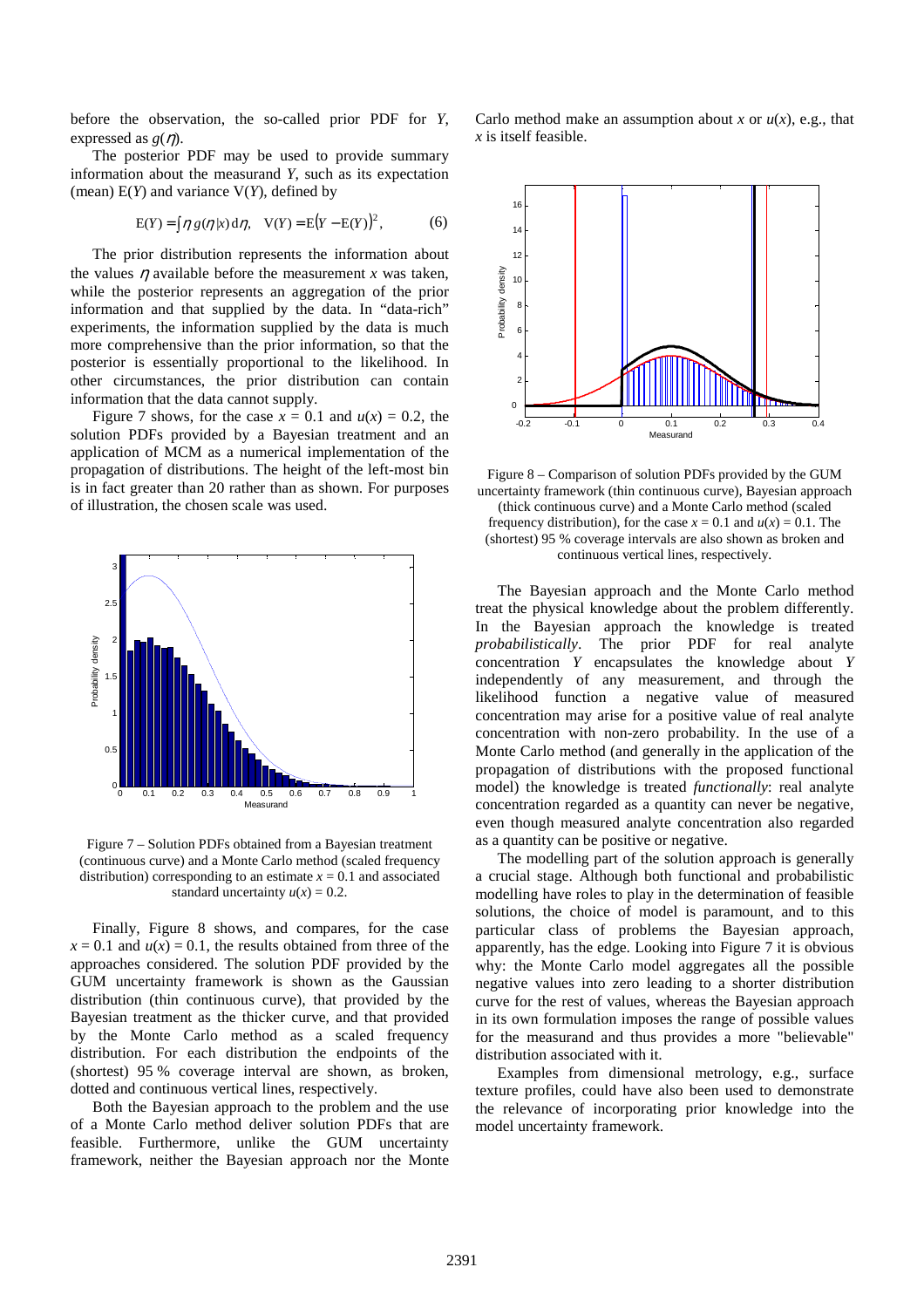#### *3.3 Implicit functions*

The example used to illustrate this class of problems is the calibration of a pressure balance (deadweight machine). The methodology applied is based on a general formulation [5] and the results are supported on experimental data [6]. The expression for the determination of the required pressure value is:

$$
p = \frac{M(1 - (\rho_a / \rho_w))g}{A_0(1 + \lambda p)(1 + \alpha(T - 20))}
$$
(3)

The variable *M* represents the total mass used and the corresponding  $\rho_w$  also applies to the total mass applied. The others variables apply to the effective area of the piston  $(A_0)$ , the distortion coefficient of the piston-cylinder  $(\lambda)$ , the temperature coefficient  $\alpha$  and mean temperature during the calibration test  $(T)$ . It is relevant to point out that expression (3) has neglected others influencing terms such as the height difference and the piston angle to the vertical, and is therefore a simplification.

It can be noted that the required pressure value term, *p*, appears in both sides of the equation, forcing the use of zero finding numerical scheme. Under the GUM uncertainty framework derivatives have to be calculated, for the sensivity coefficients, including the partial derivative of *p* in the implicit equation. It is advisable to use a compact matrix formulation as suggested [5] to determine the uncertainty associated with the pressure value *p*,

$$
u^2(y)c_y^2 = c_x^T V_x c_x \tag{3}
$$

since it helps in the calculation stages, by allowing the covariances  $(V_x)$  and sensitivity coefficients  $(c_x \text{ and } c_y)$  to be accounted for in a systematic formulation.

 Even with the compact formulation the mathematics involved in the solution of this type of problems can become quite intricate. An obvious advantage of the Monte Carlo method (MCM) is precisely the simplification that its use can provide, and here is a good example. For the input data in Table 1 below,

Table 1. Input data for the pressure balance problem

| Symbol                        | <b>Best</b>           | Variation                  | Dist | Units                          |
|-------------------------------|-----------------------|----------------------------|------|--------------------------------|
|                               | Estimate              | of limits                  |      |                                |
| M                             | 32,9000               | $\pm 3,6 \times 10^{-4}$   | N    | [kg]                           |
| $A_0$                         | $8,0661\times10^{-5}$ | $\pm 3,2\times 10^{-8}$    | N    | $\lceil m^2 \rceil$            |
| λ                             | $3,3\times10^{-11}$   | $\pm 7.0 \times 10^{-13}$  | N    | $[Pa^{-1}]$                    |
| g                             | 9,8007                | $\pm 1,0 \times 10^{-5}$   | N    | $\left[\text{m.s}^2\right]$    |
| $\alpha$                      | $4,6 \times 10^{-5}$  | $\pm$ 4,2×10 <sup>-6</sup> | T    | $\lceil^{\circ}C^{-1}\rceil$   |
| $\rho_a$                      | 1,2                   | $\pm 2,0 \times 10^{-2}$   | т    | $\left[\mathrm{kg/m}^3\right]$ |
| $\rho_{\scriptscriptstyle W}$ | 7850,0                | $\pm 5,0 \times 10^{-1}$   |      | $\left[\text{kg/m}^3\right]$   |
| $\tau$                        | 30,0                  | ±1.0                       |      | [°C]                           |

where the letters in the  $4<sup>th</sup>$  column refers to distributions assigned to the input quantities, namely normal (N), triangular (T) and rectangular (R), the best estimate for the measurand is about 3,995 MPa. Using the GUM approach, the value for the standard uncertainty is about  $\pm$  1,6 kPa whereas the same quantity determined through the Monte Carlo method has a lower value of  $\pm$  0,92 kPa. This, however, is not the always the case, being perhaps more common the opposite situation where a GUM application underestimates the uncertainty evaluation. In this particular problem the non linearity and the ratio involved might explain the situation, bearing also in mind that the use of second order derivatives might have diminished the final result of the standard uncertainty. A better understanding of the reasons behind these differences would require further sensivity analysis, which is out of the scope of this paper.

### *3.4 Iterative processes*

Some measurands are related to equilibrium states (e.g. thermodynamic) that are established under specific conditions for a set of measurands. In some cases, the complexity of the phenomena under study leads to the use of mathematical models based on iterative processes as the only way to achieve adequate solutions.

A typical example is found in humidity related measurements, where the dew point temperature evaluation uses a reference two-pressure and two-temperature generator. In this case, the conditions are generated in a controlled chamber containing an air moisture sampling, being measured the pressure and the temperature of the chamber and of a saturator. The mathematical model that relates the measured quantities with the dew point temperature,  $T<sub>d</sub>$ , is given by:

$$
f_{\rm ws}\left(p_{\rm c}, T_{\rm d}\right) p_{\rm ws}\left(T_{\rm d}\right) = f_{\rm ws}\left(p_{\rm s}, T_{\rm s}\right) p_{\rm ws}\left(T_{\rm s}\right) \cdot \frac{p_{\rm c}}{p_{\rm s}} \cdot \eta \quad (4)
$$

where,

 $p_{s}$ ,  $T_{s}$  - saturator pressure and temperature;

- $p_c$  Chamber pressure;
- $f_{\text{ws}}(p,T)$  Enhancement factor [7];
- $p_{\text{use}}(T)$  Saturation vapor pressure [7];
- $\eta$  saturator eficciency.

In this model, two of the input variables,  $f_{ws}(p,T)$  and

 $p_{\text{ws}}(T)$ , are obtained using relations with a number of coefficients, given in [7], imposing a two-stage approach to the evaluation of uncertainties problem.

 The iterative formula that gives the dew point is readily obtained from (4)

$$
g(T_{d_n}) = \frac{f_{ws}(p_s, T_s) p_{ws}(T_s) p_c}{f_{ws}(p_c, T_{d_n}) p_{ws}(T_{d_n}) p_s} \eta - 1
$$
 (5)

and a solution for the dew point temperature can then be found applying a Newton-Raphson method (6), provided a seed for the iterative process,  $T_{d_0}$ , a maximum number of iterations, *n*, and a numerical criterion

$$
T_{d_{n+1}} = T_{d_n} - \frac{g(T_{d_n})}{g'(T_{d_n})}
$$
 (6)

Two approaches can be recommended for this type of metrological problem: MCM or Bayesian Inference.